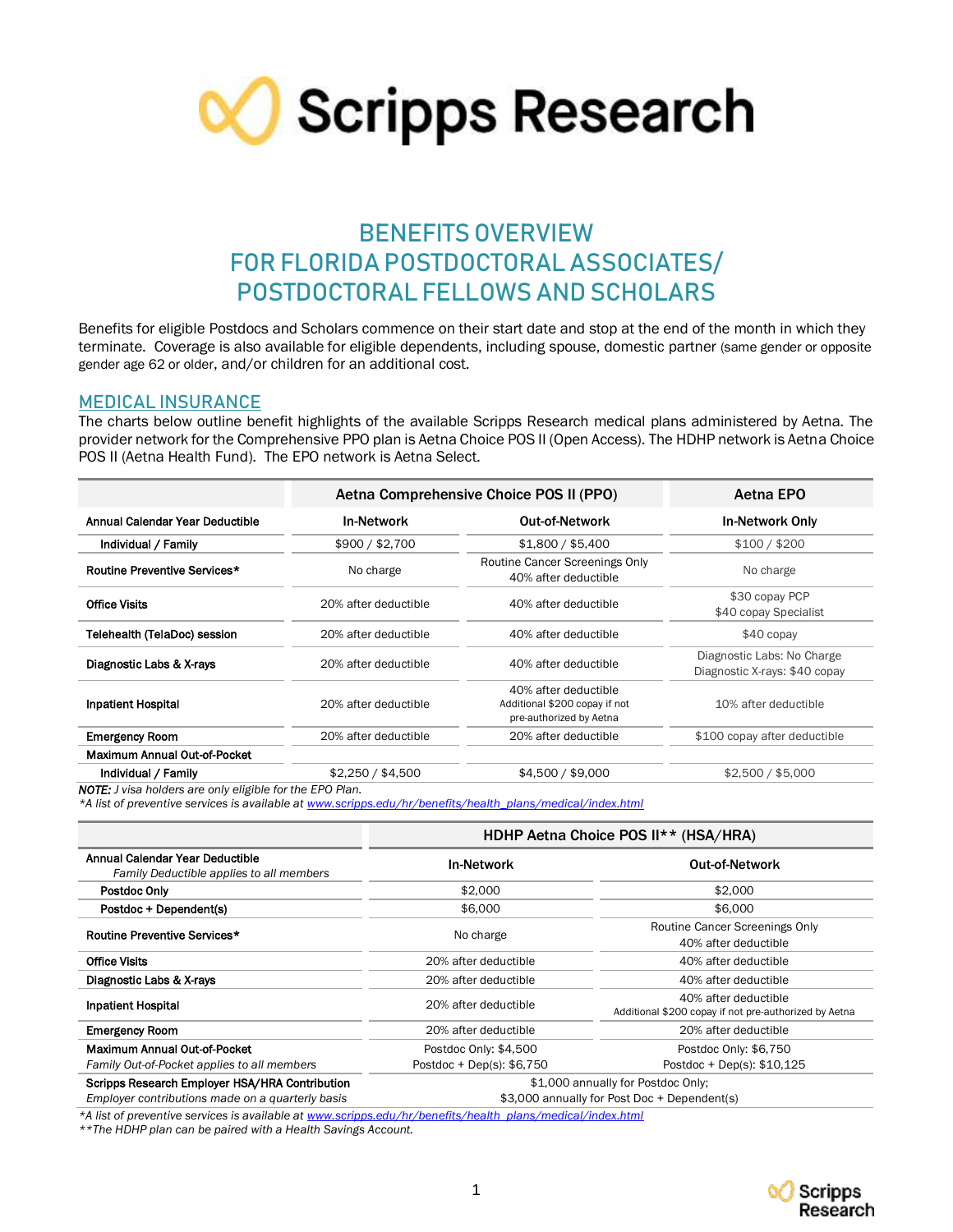

## **DENTAL INSURANCE**

The chart below outlines benefit highlights of the available Scripps Research Dental PPO plan administered by Delta Dental. The Dental PPO plan is designed to give you the freedom to receive dental care from any licensed dentist of your choice. You will receive the highest level of benefit for the plan if you select an in-network PPO dentist versus a Non-Network provider who has not agreed to provide services at the negotiated rate. Additionally, no claim forms are required when using network providers.

|                                                                                               | <b>Delta Dental PPO</b>                                 |                        |                            |  |
|-----------------------------------------------------------------------------------------------|---------------------------------------------------------|------------------------|----------------------------|--|
|                                                                                               | <b>Delta Dental PPO</b><br>Provider                     | Delta Premier Provider | <b>All Other Providers</b> |  |
| <b>Calendar Year Deductible</b>                                                               |                                                         |                        |                            |  |
| Individual                                                                                    |                                                         |                        |                            |  |
| Family                                                                                        | -\$50 / person*---------------------                    |                        |                            |  |
| Annual Benefit Maximum                                                                        | -\$2,000 / Individual / Calendar Year-------------      |                        |                            |  |
| Diagnostic & Preventive Services<br>Exams & Cleanings<br>(2 per calendar year)                | 100%<br>Deductible waived                               | 80%                    | 80%                        |  |
| <b>Basic Services</b><br>Oral surgery, extractions, fillings,<br>endodontics and periodontics | 90%                                                     | 80%                    | 80%                        |  |
| <b>Major Services</b><br>Crowns, jackets, cast restorations,<br>implants                      | 60%                                                     | 50%                    | 50%                        |  |
| Orthodontia Services*                                                                         | 50%                                                     | 50%                    | 50%                        |  |
| Lifetime Orthodontia Benefit Maximum                                                          | --------------\$1,500 / Person / Lifetime-------------- |                        |                            |  |

*\*Deductible does not apply to Orthodontia services*

*NOTE: Delta Premier Dentist and All Other Provider network charges are based off of Usual, Reasonable & Customary (UCR) rates.* 

## **202**2 **MEDICAL AND DENTAL POSTDOC COST (MONTHLY)**

| Coverage Level                                  | <b>Medical Plan</b><br>Comprehensive PPO | Medical Plan<br><b>EPO</b> | <b>Medical Plan</b><br><b>HDHP</b> | Dental Plan<br><b>DPPO</b> |
|-------------------------------------------------|------------------------------------------|----------------------------|------------------------------------|----------------------------|
| Postdoc Only                                    | \$107.50                                 | \$75                       | \$0                                | \$0                        |
| Postdoc + Spouse or Domestic Partner (DP)       | \$425                                    | \$280                      | \$0                                | \$20                       |
| Postdoc + Child(ren)                            | \$355                                    | \$220                      | \$0                                | \$15                       |
| Postdoc + Family or Postdoc + $DP$ + Child(ren) | \$568                                    | \$410                      | \$30                               | \$35                       |

## **ADDITIONAL BENEFITS**

## HEALTH PLANS

## Prescription Drug Plan

OptumRx administers the Comprehensive Choice POS II and HDHP prescription benefit. The Comprehensive Choice POS II Plan has a \$100 (individual)/\$200 (family) Annual Deductible applied to Brand Name drugs before the copay applies. There is also a separate Out-of-Pocket Maximum of \$2,000 (individual) / \$4,000 (family) for prescription drugs under the plan. Under the HDHP, prescriptions (other than preventive medications) are subject to the medical plan deductible before the copays apply. Both plans provide a 30-day retail supply for Generic drugs at a \$10 copay, Brand formulary drugs at a \$35 copay, and Brand non-formulary drugs at a \$60 copay. Mail order is available with a 90-day supply charged at twice the retail 30-day supply copay. The EPO plan prescription benefit is administered by Aetna and has a \$100 (individual)/\$200 (family) Annual Deductible applied to Brand formulary and non-formulary drugs. The copays are the same as listed above for retail and mail order supply.

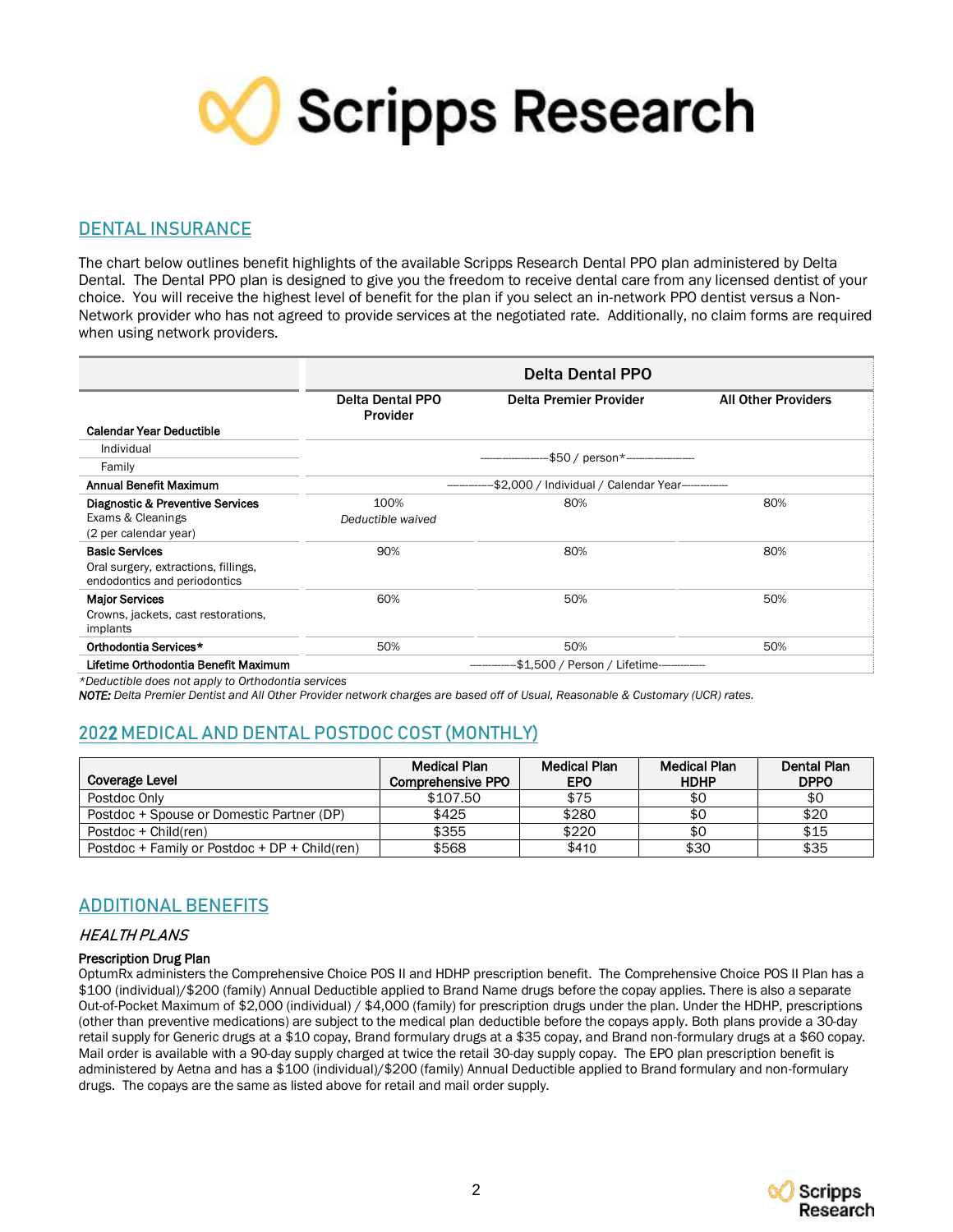

## HEALTH PLANS (continued)

## Vision Plan

Postdocs and dependents covered by any of the medical plans are automatically enrolled in the vision plan, administered through Vision Service Plan (VSP). By choosing a participating VSP PPO provider, you may receive an annual vision exam for a co-payment of \$10, one pair of standard lenses every 12 months, frames costing up to \$150 every 24 months or contacts (in lieu of lenses & frames) costing up to \$150 every 12 months (contact lens fitting fee up to \$40 allowance applies). Benefits are reduced when a nonparticipating provider is used.

## Employee Assistance Program (EAP)

The Aetna Resources for Living Employee Assistance Program is available to all benefit-eligible postdocs and their spouses/domestic partners, children and members of your household. Through the EAP, you have access to resources and information for such topics as childcare, eldercare, legal services, bereavement and grief counseling, substance abuse and recovery and marital, relationship or family problems. In addition, you may have up to 10 counseling sessions per issue per year per member. EAP services are fully confidential and available at no cost to you.

## Mental Health Program

Mental Health and substance abuse benefits are available to you and your eligible dependents when enrolled in the Comprehensive Choice POS II, HDHP and EPO plans. The provider network and administrator is Aetna.

## HDHP Alight Health Pro Services

Aetna HDHP participants automatically have access to a personal concierge (Health Pro) through the patient advocacy firm Alight at no cost. Services include explanation of your Scripps Research HDHP benefits, comparing service costs and obtaining cost estimates.

## Health Savings Account (HSA)/Health Reimbursement Arrangement (HRA)

An HSA is a tax-favored savings account available to participants enrolled in the HDHP. Funds contributed to the account can be used to pay for current and future IRS-qualified health care expenses. Scripps Research will contribute \$1,000 annually toward healthcare expenses for Postdoc only coverage, and \$3,000 annually for Postdoc + Dependents. An HSA account will be opened for each participant through Aetna PayFlex. Enrolling through PayFlex allows for pre-tax contributions to be made through payroll deductions. Unused funds roll over year-to-year. Certain restrictions apply such as contribution limits, enrollment in other health coverage, Medicare eligibility, being age 65 or older, etc. For those not eligible for an HSA account, Scripps Research will open an HRA account with PayFlex. HRA funds roll over year-to-year, however are forfeited upon plan ineligibility or Postdoc termination. Please contact Human Resources, Benefits Administration for further information.

## Telehealth Services

With TelaDoc, available through Scripps Research's Aetna medical plans, enrolled Postdocs and eligible dependents can access medical care through a board certified physician conveniently via internet connection or by phone. Treatable illnesses include allergies, asthma, colds, flu, diarrhea, constipation, bronchitis, cough, pink eye, strep throat, urinary tract infections, rash, sunburn, sprains and sports injuries. Under the PPO plan, the cost of a medical TelaDoc session is the same as your copay/coinsurance for a Primary Care Physician (PCP) visit; under the HMO plan, the cost of a medical TelaDoc session is the same as your copay/coinsurance for a Specialist visit. The cost of a behavioral health TelaDoc session plan is the same as your copay or coinsurance for a Specialist Physician visit under both the PPO and HMO plan.

## FLEXIBLE SPENDING ACCOUNTS

## Dependent Care Spending Account\*

Postdocs may set aside up to \$5,000 pre-tax, annually, to use for qualified dependent care expenses for qualified dependents up to the age of 13 or qualifying adult dependents incapable of self-care.

## **RETIREMENT PLANS** Tax Sheltered Annuity Plan 403(b)\*

A voluntary retirement savings program that allows Postdoctoral Associates to make pre-tax/post-tax contributions to various investment funds. Additionally, Employee Retirement plan participants who contribute to the Tax Sheltered Annuity (TSA) plan will receive a match of up to 50% on the first 6% of their TSA contributions into their TSA account. Employer matching contributions will begin on the first day of the pay period following one year of eligible service and vests after three years of eligible service.

## Employee Retirement Plan\*

Scripps Research contributes an amount equal to 5% of a Postdoctoral Associate's salary to the Employee Retirement Plan. Postdocs must be in an eligible classification. Contributions will begin on the first day of the pay period following one year of eligible service and are made to Fidelity Investments. Postdoctoral Associates may direct the contribution to a wide array of funds. The Postdoctoral Associates is fully vested after three years of eligible service. *\*These benefits are available to Postdoctoral Associates only. Postdoctoral Fellows are not eligible due to the nature of individual funding paid by stipend.*